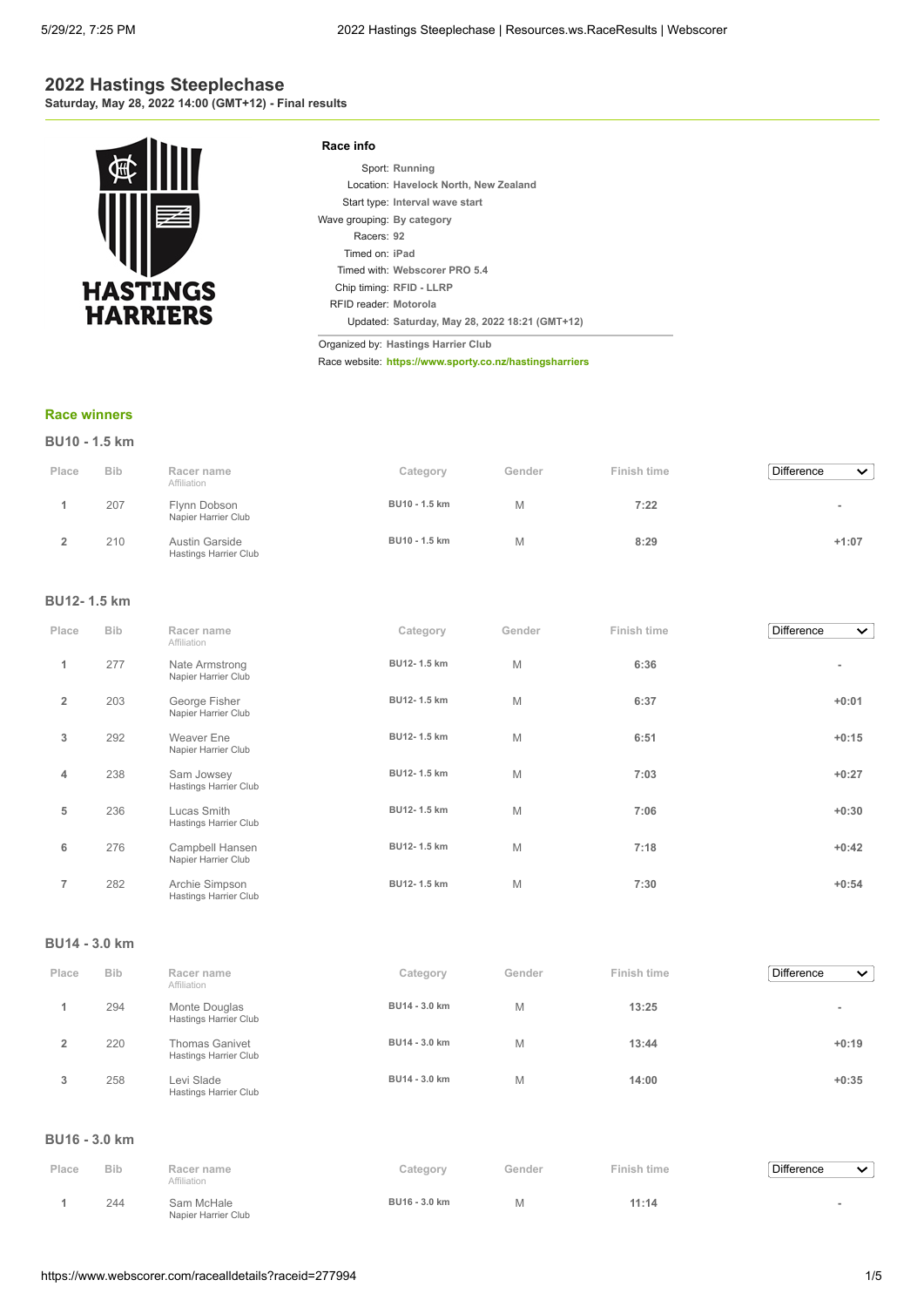| Place                   | <b>Bib</b> | Racer name<br>Affiliation              | Category      | Gender | Finish time | <b>Difference</b><br>$\checkmark$ |
|-------------------------|------------|----------------------------------------|---------------|--------|-------------|-----------------------------------|
| $\overline{\mathbf{2}}$ | 213        | Jyde Low<br>Napier Harrier Club        | BU16 - 3.0 km | M      | 11:35       | $+0:21$                           |
| 3                       | 269        | James Wallace<br>Hastings Harrier Club | BU16 - 3.0 km | M      | 12:20       | $+1:06$                           |
| 4                       | 271        | Ronan Brier<br>Hastings Harrier Club   | BU16 - 3.0 km | M      | 12:43       | $+1:29$                           |
| 5                       | 267        | Liam Smith<br>Hastings Harrier Club    | BU16 - 3.0 km | M      | 12:52       | $+1:38$                           |

#### **BU8 - 1.0 km**

| Place | <b>Bib</b> | Racer name<br>Affiliation                   | Category     | Gender | Finish time | <b>Difference</b><br>$\checkmark$ |
|-------|------------|---------------------------------------------|--------------|--------|-------------|-----------------------------------|
|       | 280        | <b>Bailey Buscke</b><br>Napier Harrier Club | BU8 - 1.0 km | M      | 5:06        | $\overline{\phantom{a}}$          |
| 2     | 273        | Max Valler<br>Napier Harrier Club           | BU8 - 1.0 km | M      | 5:13        | $+0:07$                           |
|       | 204        | <b>Edmund Fisher</b><br>Napier Harrier Club | BU8 - 1.0 km | M      | 5:13        | $+0:07$                           |

## **GU10 - 1.5 km**

| Place | <b>Bib</b> | Racer name<br>Affiliation            | Category      | Gender | Finish time | <b>Difference</b><br>$\checkmark$ |
|-------|------------|--------------------------------------|---------------|--------|-------------|-----------------------------------|
|       | 262        | Lilla Cook<br>Hastings Harrier Club  | GU10 - 1.5 km |        | 7:30        | ۰                                 |
|       | 235        | Grace Smith<br>Hastings Harrier Club | GU10 - 1.5 km |        | 8:53        | $+1:23$                           |

## **GU12 - 1.5 km**

| Place          | <b>Bib</b> | Racer name<br>Affiliation                   | Category      | Gender | Finish time | <b>Difference</b><br>$\checkmark$ |
|----------------|------------|---------------------------------------------|---------------|--------|-------------|-----------------------------------|
| 1              | 274        | Lily Smith<br><b>Hastings Harrier Club</b>  | GU12 - 1.5 km | F      | 6:50        | $\overline{\phantom{a}}$          |
| $\overline{2}$ | 291        | Meredith Moore<br>Napier Harrier Club       | GU12 - 1.5 km | F      | 7:38        | $+0:48$                           |
| 3              | 257        | Lakoda Slade<br>Hastings Harrier Club       | GU12 - 1.5 km | F      | 7:52        | $+1:02$                           |
| 4              | 237        | Ella Jowsey<br><b>Hastings Harrier Club</b> | GU12 - 1.5 km | F      | 7:53        | $+1:03$                           |
| 5              | 263        | Hannah Cook<br>Hastings Harrier Club        | GU12 - 1.5 km | F      | 9:06        | $+2:16$                           |

## **GU14 - 3.0 km**

| Place          | <b>Bib</b> | Racer name<br>Affiliation               | Category      | Gender | Finish time | <b>Difference</b><br>$\checkmark$ |
|----------------|------------|-----------------------------------------|---------------|--------|-------------|-----------------------------------|
| 1              | 206        | Paige Dobson<br>Napier Harrier Club     | GU14 - 3.0 km | F      | 11:38       | ٠                                 |
| $\overline{2}$ | 228        | Michaela Bates<br>Hastings Harrier Club | GU14 - 3.0 km | F      | 13:35       | $+1:57$                           |
| 3              | 222        | Emma Donnelly<br>Napier Harrier Club    | GU14 - 3.0 km | F      | 14:00       | $+2:22$                           |
| 4              | 211        | Maisie Simpson<br>Hastings Harrier Club | GU14 - 3.0 km | F      | 14:21       | $+2:43$                           |
| 5              | 259        | Millie Waite<br>Hastings Harrier Club   | GU14 - 3.0 km | F      | 14:59       | $+3:21$                           |
| 6              | 254        | Chloe Chadwick<br>Hastings Harrier Club | GU14 - 3.0 km | F      | 15:17       | $+3:39$                           |
| $\overline{7}$ | 290        | Juniper Moore<br>Napier Harrier Club    | GU14 - 3.0 km | F      | 15:31       | $+3:53$                           |
| 8              | 275        | Sarah Hansen<br>Napier Harrier Club     | GU14 - 3.0 km | F      | 15:38       | $+4:00$                           |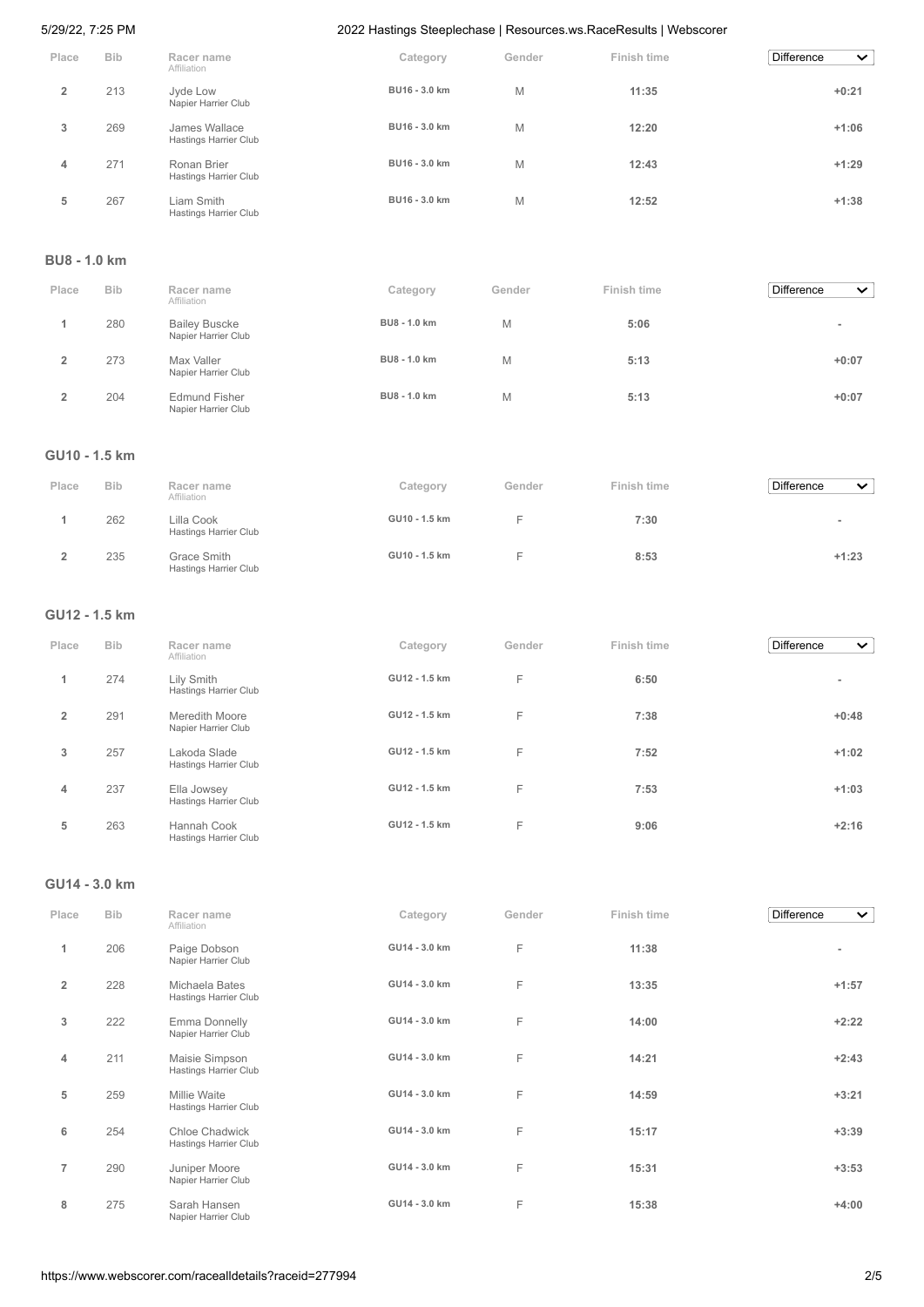**GU16 - 3.0 km**

| Place          | <b>Bib</b> | Racer name<br>Affiliation                           | Category      | Gender | Finish time | <b>Difference</b><br>$\checkmark$ |
|----------------|------------|-----------------------------------------------------|---------------|--------|-------------|-----------------------------------|
| 1              | 225        | Sophie Dunnett-Welch<br>Napier Harrier Club         | GU16 - 3.0 km | F      | 11:34       |                                   |
| $\overline{2}$ | 200        | Courtney Fitzgibbon<br>Fielding Moa Harrier Club    | GU16 - 3.0 km | F      | 11:35       | $+0:01$                           |
| 3              | 288        | Sophie Webber<br>Napier Harrier Club                | GU16 - 3.0 km | F      | 11:37       | $+0:03$                           |
| 4              | 224        | Jamie Dunnett-Welch<br>Napier Harrier Club          | GU16 - 3.0 km | F      | 11:53       | $+0:19$                           |
| 5              | 287        | Hayley Cornwall<br>Fielding Moa Harrier Club        | GU16 - 3.0 km | F      | 12:39       | $+1:05$                           |
| 6              | 232        | Amy Nicoll<br>Hastings Harrier Club                 | GU16 - 3.0 km | F      | 12:41       | $+1:07$                           |
| $\overline{7}$ | 212        | Mackenzie Speers<br><b>Hastings Harrier Club</b>    | GU16 - 3.0 km | F      | 12:48       | $+1:14$                           |
| 8              | 266        | <b>Tayler Trow</b><br>Palmerston North Harrier Club | GU16 - 3.0 km | F      | 13:21       | $+1:47$                           |
| 9              | 219        | Lili Ganivet<br>Hastings Harrier Club               | GU16 - 3.0 km | F      | 13:30       | $+1:56$                           |
| 10             | 221        | Katie Donnelly<br>Napier Harrier Club               | GU16 - 3.0 km | F      | 14:05       | $+2:31$                           |
| 11             | 246        | Stella Buczynski<br><b>Hastings Harrier Club</b>    | GU16 - 3.0 km | F      | 14:06       | $+2:32$                           |
| 12             | 249        | Ruby Heywood<br>Napier Harrier Club                 | GU16 - 3.0 km | F      | 15:39       | $+4:05$                           |

## **GU8 - 1.0 km**

| Place | <b>Bib</b> | Racer name<br>Affiliation             | Category     | Gender | Finish time | <b>Difference</b><br>$\checkmark$ |
|-------|------------|---------------------------------------|--------------|--------|-------------|-----------------------------------|
|       | 289        | Penelope Moore<br>Napier Harrier Club | GU8 - 1.0 km | -      | 6:53        | $\equiv$                          |
|       | 205        | Elsie Fisher<br>Napier Harrier Club   | GU8 - 1.0 km | -      | 9:47        | $+2:54$                           |
| 3     | 281        | Lila Buscke<br>Napier Harrier Club    | GU8 - 1.0 km | -<br>- | 10:27       | $+3:34$                           |

## **M60 - 4.5 km**

| Place          | <b>Bib</b> | Racer name<br>Affiliation                      | Category     | Gender | Finish time | Difference<br>$\checkmark$ |
|----------------|------------|------------------------------------------------|--------------|--------|-------------|----------------------------|
| 1              | 215        | Stephen Lindsay<br>Napier Harrier Club         | M60 - 4.5 km | M      | 21:49       | $\overline{\phantom{a}}$   |
| $\overline{2}$ | 285        | David Kay<br>Napier Harrier Club               | M60 - 4.5 km | M      | 24:04       | $+2:15$                    |
| 3              | 226        | Perry Newburn<br>Napier Harrier Club           | M60 - 4.5 km | M      | 24:50       | $+3:01$                    |
| 4              | 239        | Roger Morrison<br>Napier Harrier Club          | M60 - 4.5 km | M      | 25:26       | $+3:37$                    |
| 5              | 223        | <b>Geoff Morrison</b><br>Hastings Harrier Club | M60 - 4.5 km | M      | 27:44       | $+5:55$                    |

#### **MM - 6.0 km**

| Place          | <b>Bib</b> | Racer name<br>Affiliation                       | Category    | Gender | Finish time | <b>Difference</b><br>$\mathbf{\check{v}}$ |
|----------------|------------|-------------------------------------------------|-------------|--------|-------------|-------------------------------------------|
|                | 270        | David Lovelock<br>Palmerston North Harrier Club | MM - 6.0 km | M      | 22:06       | $\overline{\phantom{a}}$                  |
| $\overline{2}$ | 234        | Neville Smith<br>Hastings Harrier Club          | MM - 6.0 km | M      | 22:45       | $+0:39$                                   |
| 3              | 279        | Graeme Buscke<br>Napier Harrier Club            | MM - 6.0 km | M      | 24:18       | $+2:12$                                   |
| 4              | 253        | Philip McKay<br>Hastings Harrier Club           | MM - 6.0 km | M      | 25:05       | $+2:59$                                   |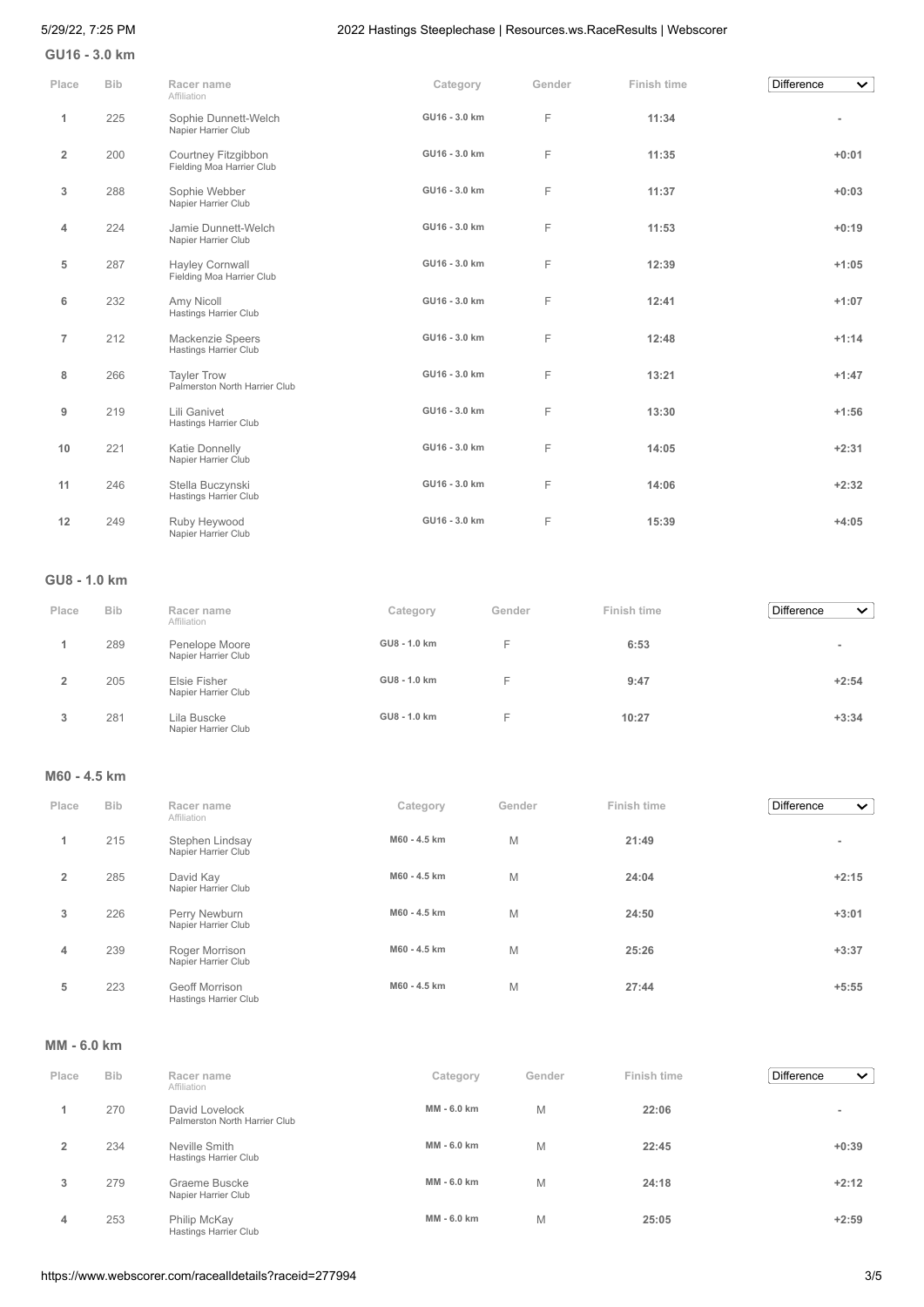| Place | <b>Bib</b> | Racer name<br>Affiliation                | Category    | Gender | Finish time | Difference<br>$\checkmark$ |
|-------|------------|------------------------------------------|-------------|--------|-------------|----------------------------|
| 5     | 202        | Mark Fisher<br>Napier Harrier Club       | MM - 6.0 km | M      | 25:25       | $+3:19$                    |
| 6     | 214        | Erwin Blokker<br>Napier Harrier Club     | MM - 6.0 km | M      | 25:29       | $+3:23$                    |
|       | 264        | Andrew Donnelly<br>Hastings Harrier Club | MM - 6.0 km | M      | 31:07       | $+9:01$                    |

## **MU18 - 4.5 km**

| Place          | <b>Bib</b> | Racer name<br>Affiliation                      | Category      | Gender | Finish time | Difference<br>$\checkmark$ |
|----------------|------------|------------------------------------------------|---------------|--------|-------------|----------------------------|
| $\mathbf{1}$   | 242        | Lorcan Rabbitte<br>Hastings Harrier Club       | MU18 - 4.5 km | M      | 15:33       | ٠                          |
| $\overline{2}$ | 251        | George McHardy<br>Napier Harrier Club          | MU18 - 4.5 km | M      | 16:06       | $+0:33$                    |
| 3              | 248        | Max Wildbore<br>Napier Harrier Club            | MU18 - 4.5 km | M      | 16:13       | $+0:40$                    |
| 4              | 208        | Robin Moore<br>Napier Harrier Club             | MU18 - 4.5 km | M      | 16:42       | $+1:09$                    |
| 5              | 260        | Reeve Dooney<br>Napier Harrier Club            | MU18 - 4.5 km | M      | 16:43       | $+1:10$                    |
| 6              | 245        | <b>Camden Russell</b><br>Hastings Harrier Club | MU18 - 4.5 km | M      | 17:23       | $+1:50$                    |
| $\overline{7}$ | 231        | Jackson McKay<br>Hastings Harrier Club         | MU18 - 4.5 km | M      | 17:50       | $+2:17$                    |
| 8              | 261        | Logan Sharp<br>Napier Harrier Club             | MU18 - 4.5 km | M      | 18:45       | $+3:12$                    |
| 9              | 247        | Connor Heywood<br>Napier Harrier Club          | MU18 - 4.5 km | M      | 22:17       | $+6:44$                    |

## **MU20 - 4.5 km**

| Place | <b>Bib</b> | Racer name<br>Affiliation             | Category      | Gender | Finish time | <b>Difference</b><br>$\checkmark$ |
|-------|------------|---------------------------------------|---------------|--------|-------------|-----------------------------------|
|       | 240        | Karsen Vesty<br>Hastings Harrier Club | MU20 - 4.5 km |        | 14:43       |                                   |
|       | 295        | Luis Douglas<br>Hastings Harrier Club | MU20 - 4.5 km | М      | 21:47       | $+7:04$                           |

## **MW - 4.5 km**

| Place | <b>Bib</b> | Racer name<br>Affiliation             | Category    | Gender | Finish time | Difference<br>$\checkmark$ |
|-------|------------|---------------------------------------|-------------|--------|-------------|----------------------------|
|       | 201        | Nicole Sattler<br>Napier Harrier Club | MW - 4.5 km | E      | 19:50       | $\,$                       |
|       | 278        | Katrina Buscke<br>Napier Harrier Club | MW - 4.5 km | E      | 21:44       | $+1:54$                    |
| 3     | 250        | Gina Finlayson<br>Napier Harrier Club | MW - 4.5 km | F      | 31:08       | $+11:18$                   |

# **SM - 6.0 km**

| Place | <b>Bib</b> | Racer name<br>Affiliation             | Category    | Gender | Finish time | <b>Difference</b><br>$\checkmark$ |
|-------|------------|---------------------------------------|-------------|--------|-------------|-----------------------------------|
|       | 255        | Darian Sorouri<br>Napier Harrier Club | SM - 6.0 km | M      | 20:34       | -                                 |
| 2     | 243        | Zach Manning<br>Hastings Harrier Club | SM - 6.0 km | M      | 24:28       | $+3:54$                           |
| 3     | 217        | Tim Rabone<br>Napier Harrier Club     | SM - 6.0 km | M      | 25:02       | $+4:28$                           |

#### **SW - 6.0 km**

| Place | <b>Bib</b> | Racer name  | Category | Gender | Finish time | Difference |  |
|-------|------------|-------------|----------|--------|-------------|------------|--|
|       |            | Affiliation |          |        |             |            |  |